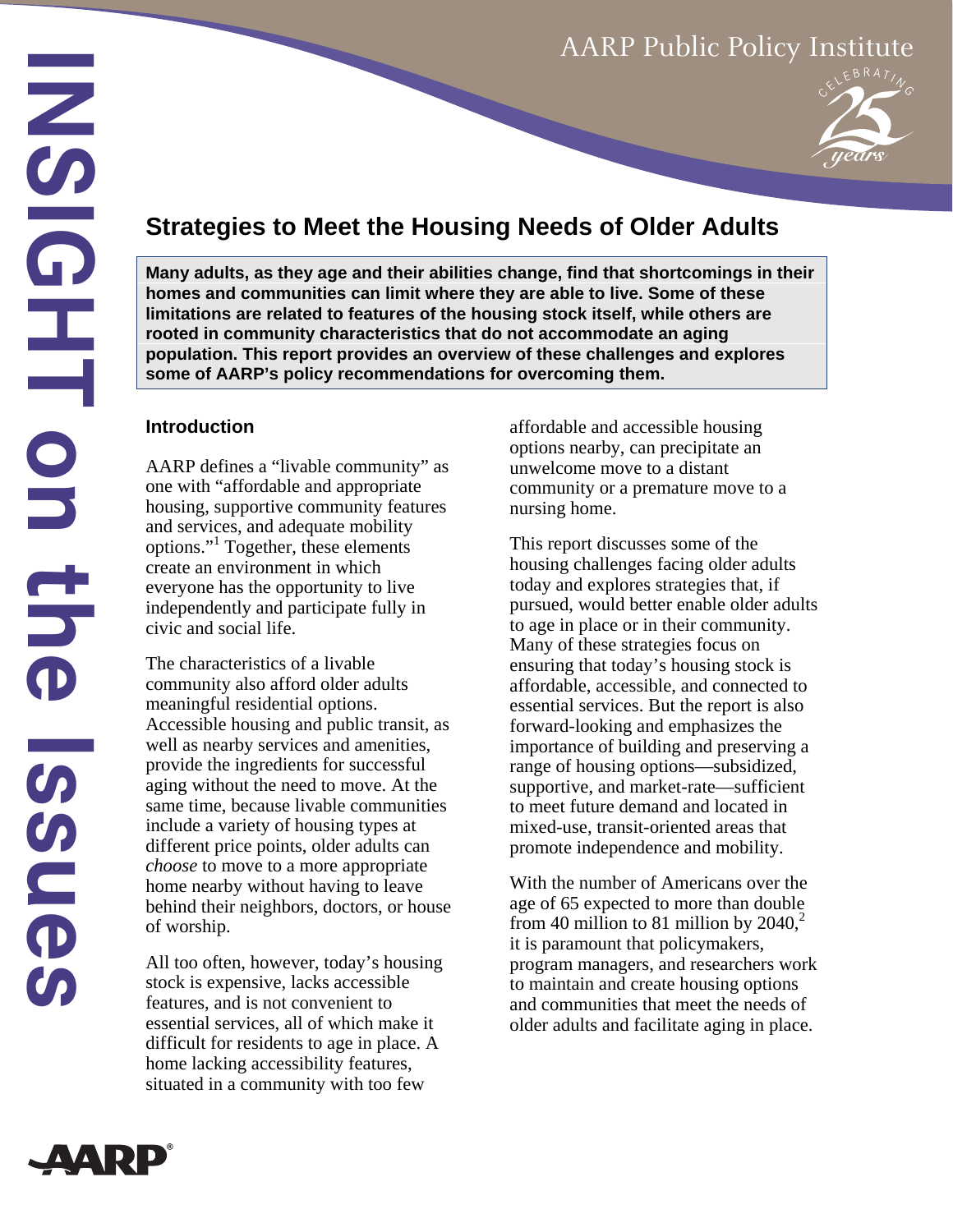# **Aging in Place**

Most older adults prefer to remain in their own home for as long as possible. A recent survey found that 89 percent of adults 50 and over hoped to remain in their homes as they age, and the proportion was higher among 65+ and  $75+$  respondents.<sup>3</sup>

This section focuses on housing policies that expand opportunities for older adults to remain in their home and delay or prevent the disruption of an unwanted move.

**Modifying homes to accommodate changing needs**. As figure 1 shows, many older adults may need to modify their homes if they want to age in place. A recent survey indicated that only about half of older adults felt that their home would be able to accommodate them "very well" as they age, while 12 percent responded "not well" or "not well at all." Survey respondents who reported living in less accessible housing were also less involved in their community and more

frequently felt isolated from others possibly because they found it more difficult to leave their home. $4$ 

The most straightforward way for older adults to improve physical accessibility in their home is through home modification. Home modifications may include the adoption of universal design or visitability features (discussed in greater detail below) that improve a home's safety and ease of use for all family members and make the home more accessible to visitors of all abilities.<sup>5</sup> Home modifications consistent with universal design principles can range from the simple (adding lever door handles) to the complex (widening doorways).6

Home modifications can be expensive, and costs are often borne entirely by the homeowner;<sup>7</sup> additionally, some older adults worry about finding reliable contractors to execute the work, which can further impede home improvements.<sup>8</sup>

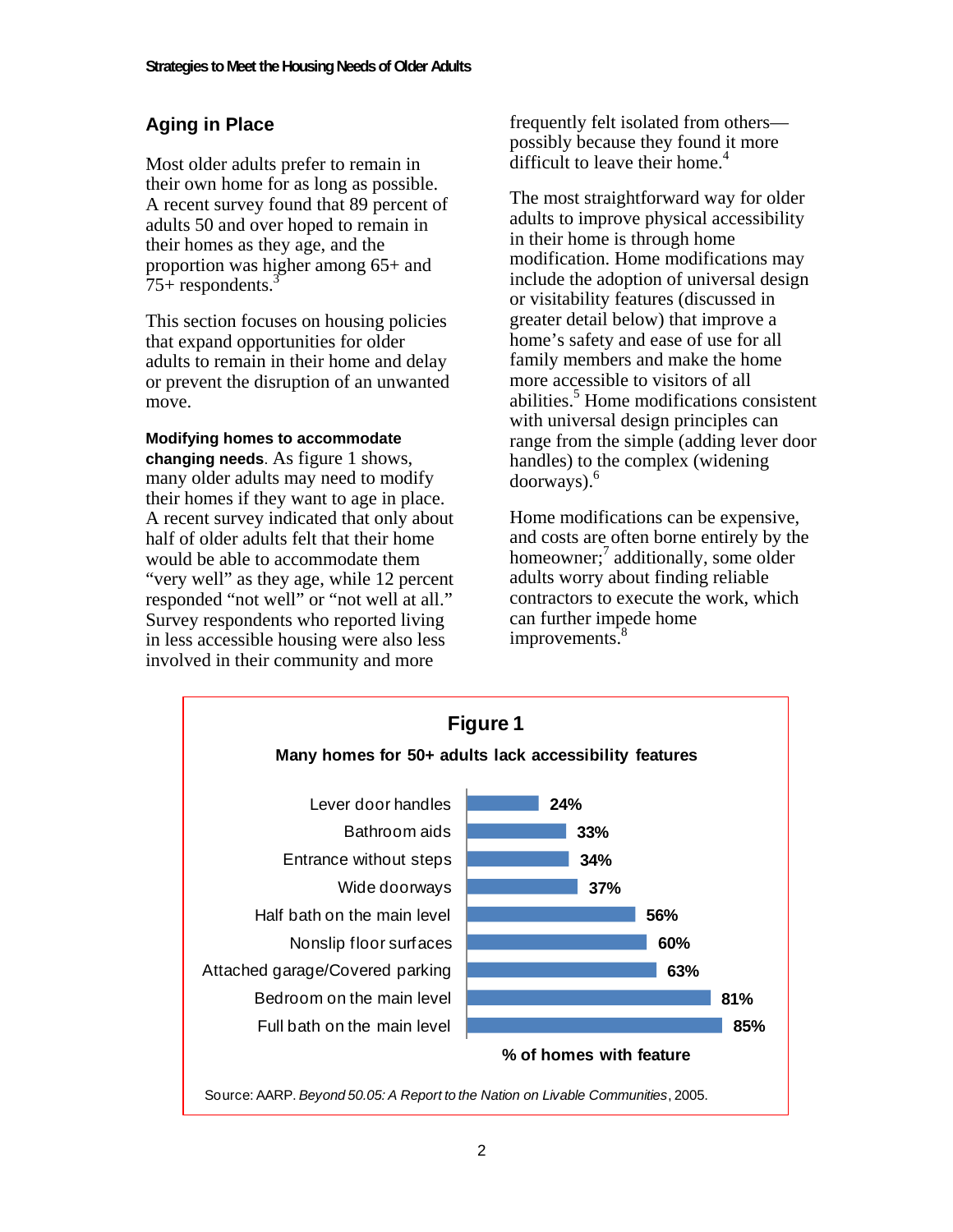The following policy options could help older adults modify their homes to meet their physical needs:

- States and localities could use tax policies, deferred loan programs, housing trust funds and Community Development Block Grant and HOME funds to make home modifications more affordable for older adults.9
- States could regulate and/or license home contractors to give consumers peace of mind and reduce the  $\frac{1}{10}$  incidence of fraud.<sup>10</sup>

**Making homes more affordable for older adults.** The feasibility of aging in place can also be influenced by the relationship between housing costs and income. Older adults' earnings can fall as they exit or spend less time in the workplace. As table 1 shows, more than 8.5 million households headed by an adult age 65+ spend more than 30 percent of their income on housing costs. This figure includes some 4.6 million households who spend *more than half their income* on housing. In raw numbers, more owners are cost burdened than renters because the homeownership rate for older adults is so high, but renters are more likely than owners to spend an unsustainable proportion of their earnings on shelter and related costs.

| Table 1<br><b>Share of Income Spent on Housing Costs</b><br>(millions) |        |         |       |
|------------------------------------------------------------------------|--------|---------|-------|
|                                                                        | Owners | Renters | Total |
| $65+$ Households                                                       | 18.2   | 4.1     | 22.2  |
| $>30\%$ of Income                                                      | 5.7    | 2.8     | 8.5   |
| Percent                                                                | 31%    | 70%     | 38%   |
| $>50\%$ of Income                                                      | 3.0    | 1.6     | 4.6   |
| Percent                                                                | 17%    | 40%     | 21%   |
| Note: Excludes households with zero/negative income and                |        |         |       |
| households reporting no cash rent.                                     |        |         |       |
| Source: 2007 American Housing Survey, Table 7-13.                      |        |         |       |

In addition to strategies aimed at preserving and expanding the subsidized housing stock and making homes more energy efficient (discussed below), states and localities interested in bringing housing costs in line with the financial realities of many older adults may wish to consider property tax policies like "circuit-breakers" and deferral programs that alleviate the tax burden on older owners and low-income renters.<sup>11</sup>

**Weatherizing homes to reduce energy costs and improve health outcomes.**  Through its impacts on overall costs and comfort, weatherizing a home can make the prospect of aging in place more likely for older adults with limited incomes. Weatherization includes improving insulation, replacing drafty windows, and installing weather stripping, caulking, and energy-efficient windows. $12$ 

Studies have shown that weatherizing can have a significant impact on energy efficiency and subsequent monthly utility costs. Modest home improvements to increase energy efficiency have been shown to reduce utility costs by 21 percent, $13$  which can translate into significant savings.

Bearing lower energy cost burdens, owners and renters in weatherized homes can also afford to maintain appropriate home temperatures, thereby preventing health risks associated with extreme weather conditions or unhealthy, unsafe methods of climate control (e.g., fumes from kerosene heaters).<sup>14</sup>

The federal Weatherization Assistance Program (WAP) is overseen by the U.S. Department of Energy and provides funding for weatherization-related improvements to low-income households, the vast majority of whom live in single-family detached homes. The program received \$5 billion in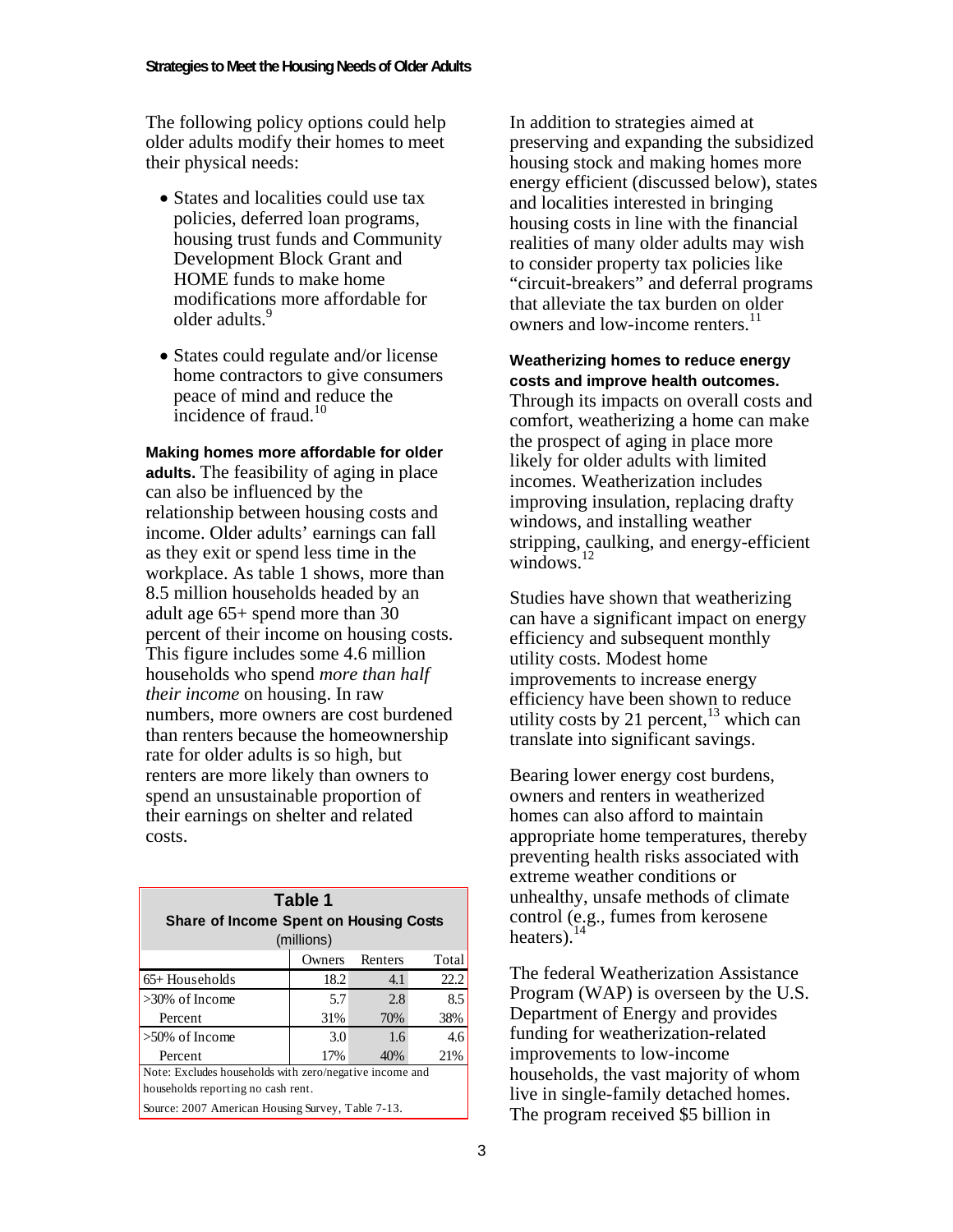funding through the American Recovery and Reinvestment Act of 2009*—*roughly 20 times its annual allocation.<sup>15</sup> Even in the current funding environment, states can take action to ensure that older adults continue to receive needed assistance. For example, states could develop programs to fund weatherization activities for households who do not qualify for federal WAP funding but who nevertheless cannot afford upfront costs. Earnings from public utilities could fund these programs.<sup>16</sup>

**Connecting existing homes with social services.** Many adults are able to live safely and comfortably in their own home but still need modest levels of assistance from social service agencies to maintain and improve their quality of life. Several models have been developed to offer services to older adults in their homes or in centralized, off-site locations near their communities. Often, these services are geared toward health-related consultations and helping residents with instrumental activities of daily living such as preparing meals and housework. However, agencies can also provide assistance with activities of daily living such as bathing and dressing.

Programs that coordinate the delivery of social services with existing homes may bring providers to residential developments or arrange access to services provided off-site. Residents decide whether to participate in available services. This approach keeps the locus of control with residents and may also promote cost-effectiveness, as residents use only the services they need. $17$ 

Services can be coordinated in a variety of residential settings that do not typically fall within the supportive housing framework (discussed below): in naturally occurring retirement communities; in communities that use the "village" model whereby services are arranged for subscribing residents; colocated in or near housing developments that do not have the funds or expertise to provide the necessary services;<sup>18</sup> or in cohousing communities (see below).

One significant obstacle to expanding this service model is the cost associated with the services. Problems also arise where service providers are scarce and where those seeking services are few in number (e.g., rural areas). The following policies could help address these obstacles:

- States could increase the number of participants in and funding for Home and Community-Based Services (HCBS) waiver programs that deliver assistance to older adults in their homes.
- For older adults who do not live in an area where services can be provided efficiently, states and localities could consider providing services in centralized locations<sup>19</sup> or using "house call" programs for those who cannot easily leave their home.

**Expanding transportation options for older adults.** In order to age in place independently, older adults who cannot or choose not to drive—about one in five of those age  $65+^{20}$ —must be able to run errands, visit family and friends, and keep doctor appointments. Accessible and affordable public transit options can give older adults the opportunity to remain independent and active in their community.

However, not all neighborhoods are served by affordable, reliable public transit. In fact, 44 percent of older adults polled said that they do not have easy access to public transportation.<sup>21</sup> Rural and suburban neighborhoods that lack the density to support such transit service, as well as urban neighborhoods that do not have the resources to provide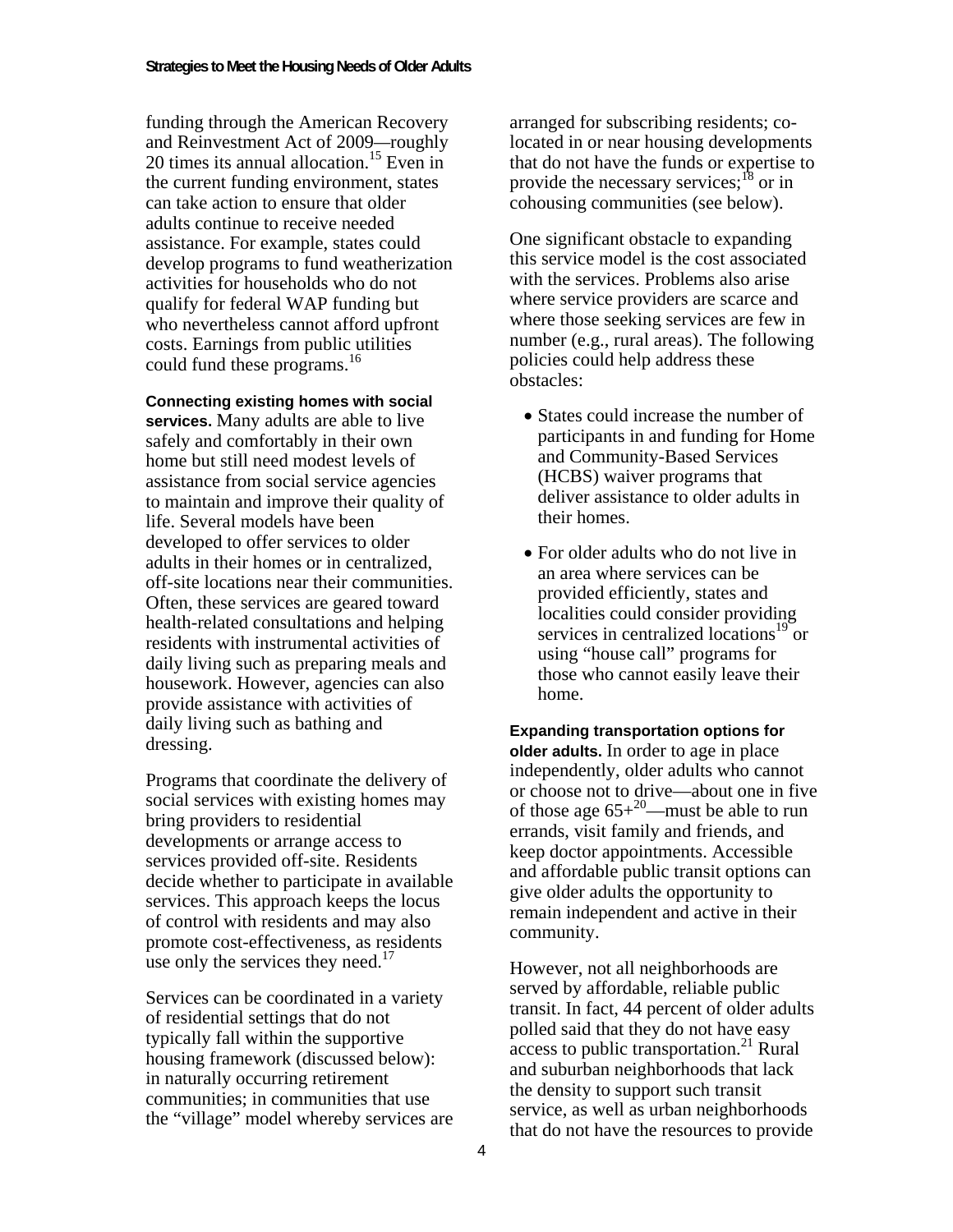it, present real obstacles to aging in place. Even older adults who do live in close proximity to affordable transit options may have physical limitations that prevent them from taking full advantage of available options.

The transit-oriented development model, which integrates a mix of uses around a transit hub (discussed below), is one solution to many of these transportation challenges. However, residents of today's more auto-reliant communities, as well as those with physical limitations, also deserve affordable and accessible transportation choices. Strategies to help address the transportation barriers faced by older adults include the following:

- Increasing funding for transit agencies to expand their coverage areas and improve the reliability, frequency, and accessibility of their services.<sup>2</sup>
- Promoting Supplemental Transportation Programs that provide transportation services to older adults who are not adequately served by existing public transit systems.<sup>23</sup>

## **Residential Choices for 'Aging in Community'**

Even if older adults cannot or choose not to remain in their homes as their abilities change, they should have the opportunity to remain in the same community with the neighbors, friends, relatives, doctors, restaurants, parks, and services with which they are familiar. In fact, 85 percent of older adults agreed that if they can no longer live in their home, they would at least like to remain in their local community for as long as possible $^{24}$ 

There are a number of supportive housing options that can help older adults age in their community in a residential, rather than an institutional, setting.

**Supportive housing.** In recent years, in response to rising demand, the number and variety of alternatives to nursing facilities have grown. Many of these alternatives fall under the umbrella term "supportive housing," which describes residential settings developed specifically to provide an array of supportive services for older adults on site.<sup>25</sup> Services can range from housekeeping to assistance with dressing and bathing to monitoring of chronic health conditions. Philosophically, supportive housing arrangements recognize the importance of dignity, autonomy, and choice for their residents, which can be compromised in some institutional settings.<sup>26</sup>

The Section 202 Supportive Housing for the Elderly program provides federally subsidized supportive housing for older adults. Tenants' rent payments are set at an affordable level, and some developments employ service coordinators to identify and connect residents with available supports. Roughly 300,000 units of Section 202 housing are occupied by low-income older adults today.<sup>27</sup>

Another common supportive housing model is the assisted living residence. This model generally provides older adults with apartment-style accommodations, typically for fewer than 100 residents, and shared rooms for dining and activities.<sup>28</sup> In many assisted living residences, scheduled and unscheduled around-the-clock care is available for those who need it. $^{29}$  Unlike in some of the other models discussed here, residents often must pay for all the services offered at the facility rather than only the services they access, which can drive up costs significantly.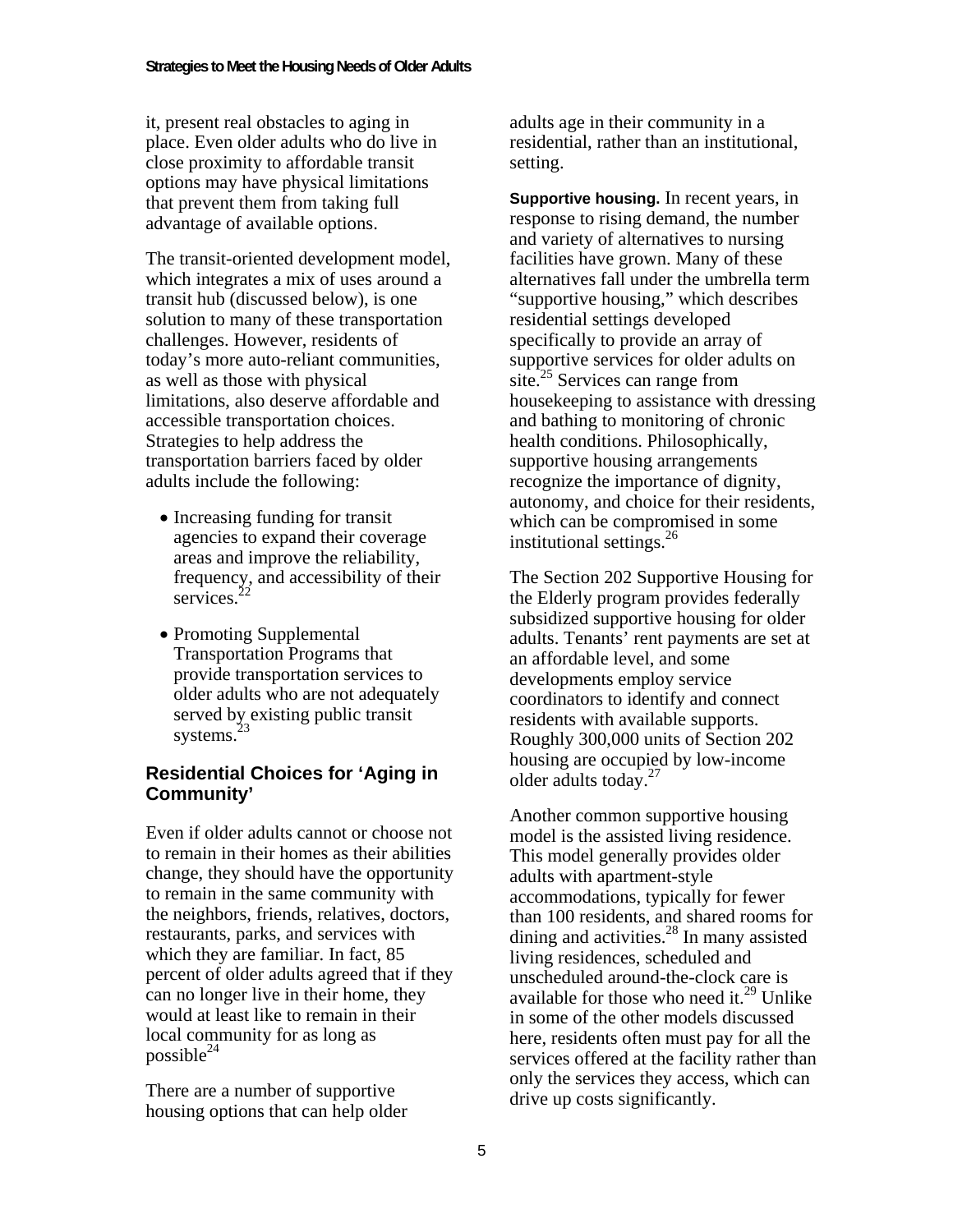Adult foster care homes are similar in nature to assisted living residences but are smaller and are attractive to some for the home- and familylike environment that they offer. $30 \text{ In an adult foster care}$ setting, a few older adults—typically ranging from one to six residents $31$ —live in a private home and receive assistance with activities of daily living and household activities from the homeowner.<sup>32</sup> Adult foster care homes may be referred to as board and care homes, adult family homes, family care homes, homes plus, or supportive care homes. $33$ 

The supportive housing umbrella can also cover the continuing care retirement community (CCRC). A CCRC is its own residential community, complete with a variety of housing options—including private apartments, assisted living residences, and skilled nursing facilities—to meet the long-term needs of adults as they age. While older adults may need to transition from one residence to another as their needs change, they can do so without facing the disruption of leaving the CCRC. $^{34}$ 

In addition to Section 202 properties, supportive services can be bundled with housing in other government-subsidized developments that accommodate older adults. Owners of some subsidized developments contract with outside providers for supportive services,<sup>35</sup> while others convert their properties to assisted living residences through the Assisted Living Conversion Program operated by the Department of Housing and Urban Development.<sup>36</sup> However, only seven projects received funding through the program in  $2008<sup>37</sup>$  and even if funding were sufficient to convert all existing subsidized properties serving older adults, the number of available units would be inadequate to meet even current demand for affordable supportive housing.

Supportive housing is generally less costly than nursing home care, but while federal and state Medicaid funds cover nursing home costs as an entitlement for income-qualifying households, less financial assistance is available for supportive housing.<sup>38</sup> Some states direct a share of their federal Medicaid dollars to HCBS waiver programs to cover the cost of providing services in the community. But because most Medicaid funding is allocated to nursing home care, there are often not enough slots in these programs for all older adults who qualify and wish to participate. For those who do not qualify for a Medicaid waiver program to cover the cost of services or for Supplemental Security Income to cover room and board costs, supportive housing can be unaffordable.

The following strategies could help lower costs and increase the availability of supportive housing for older adults:

- The federal government could increase funding for the construction of Section 202 Supportive Housing for the Elderly properties. Additional funds could also be made available to preserve existing projects that are in danger of deteriorating or leaving the subsidized inventory and to retrofit them to better accommodate the provision of on-site supportive services.
- The Federal Housing Administration could develop mortgage products and work with state housing finance agencies to increase the production of supportive housing.<sup>39</sup>
- Federal law governing the Medicaid program could be changed to allow states to loosen the financial and functional eligibility requirements of HCBS programs.<sup>40</sup>
- States could allocate a greater share of Medicaid funding to HCBS waiver programs and develop their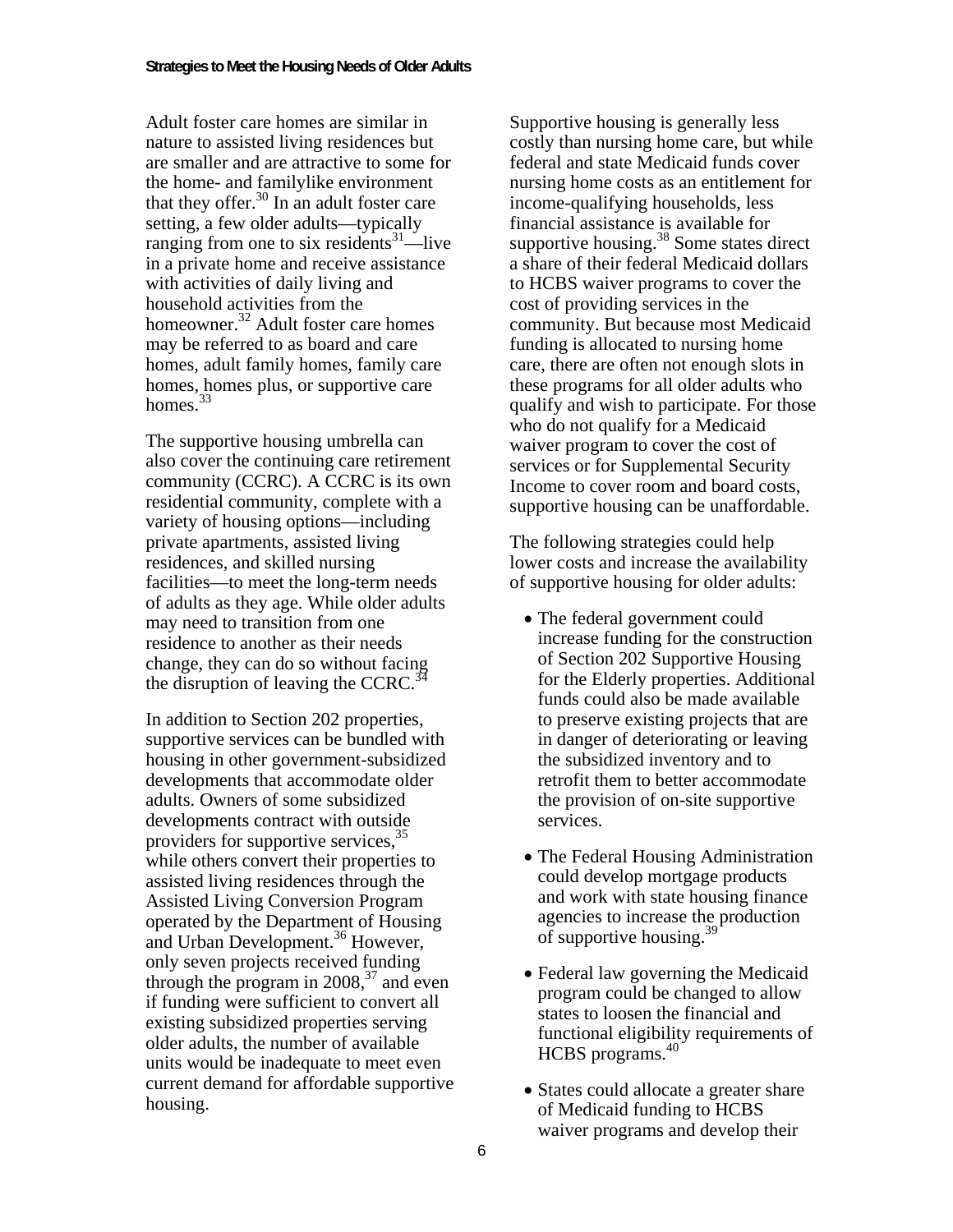own state-funded programs to cover the cost of services in supportive settings. $41$ 

#### **Expanding Housing Choices for Older Adults**

To be truly livable, a community should "promote independence, choice, and control for the individual throughout the life span in a way that maintains quality of life and social and civic opportunity."42 One essential way in which a community promotes choice is by providing a range of housing options for its residents. The following sections discuss important ways in which communities can ensure that they are planning for the housing needs of the growing population of older adults.

**Encouraging universal design and visitability elements in new home construction**. Although the universal design concept covers more than housing and includes efforts to make a variety of products and environments usable for those with disabilities, a home built in accordance with this philosophy is intended to be easier for older adults to use with minimal effort and with minimal likelihood of hazards or accidents.43 Homes built with universal design elements such as lever faucets, roll-under sinks, grab bars, and a curbless shower are capable of meeting their residents' changing needs.<sup>44</sup>

Homes not built to universal design specifications can include a subset of these elements and be consistent with the concept of visitability. Based on the principle that all homes should provide at least basic access to individuals of all physical abilities, a visitable home has a first floor with at least one zero-step entrance, wide doors, and a half-bath.<sup>45</sup>

It is less expensive to include universal design and visitability features during initial home construction than to modify a home after the fact.<sup>46</sup> Jurisdictions could pursue a variety of strategies to ensure that their housing stock is suitable for their older residents from the onset.

- Policymakers at all levels could require government-subsidized housing to include universal design/visitability elements.<sup>47</sup>
- States and localities could require builders to offer universal design/visitability elements to buyers in build-to-suit situations and consider changing building codes to require their incorporation.<sup>48</sup>

**Zoning for and promoting a variety of housing types and transit-oriented developments.** Nearly 70 percent of households with a 65+ householder live in single-family detached housing units.<sup>49</sup> While such homes are ideal for some, older adults with physical limitations may find the upkeep and maintenance of a large single-family home untenable; still others may become burdened by the utility costs and property taxes associated with living in a home that is more expensive and larger than they need. Recognizing the variability of housing preferences and needs, communities should strive to offer a variety of rental and owneroccupied options to accommodate older adults of all incomes.

Because some older adults cannot or choose not to drive, communities also need to ensure that important services and amenities are integrated with residential developments and are accessible via a comprehensive public transit system. Older adults who do not drive often walk or take public transit for many of their trips, so having important destinations close to home is essential. $50$ Land-use policies that discourage mixeduse, transit-oriented developments and segregate housing from health care and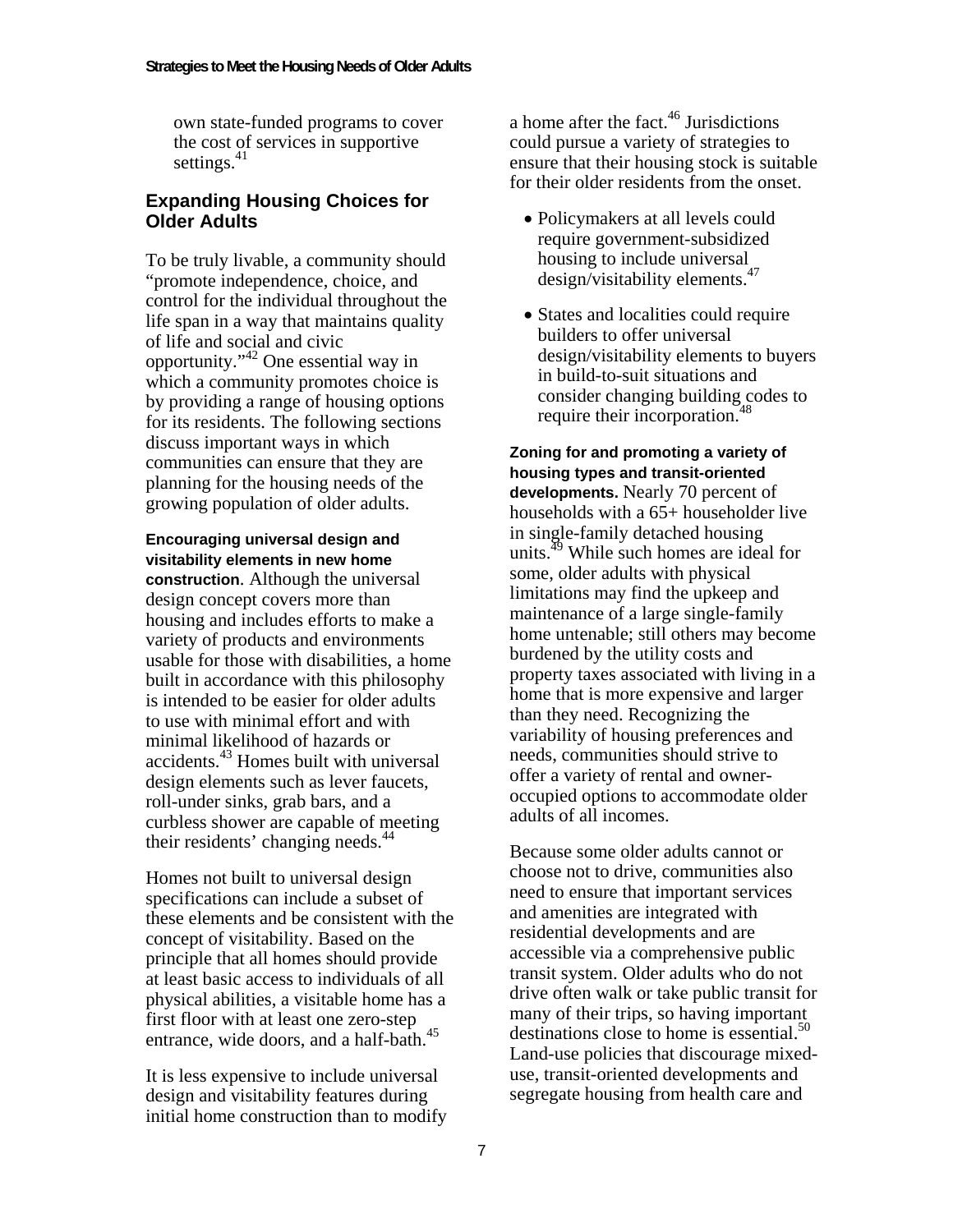social service agencies complicate aging in place for older residents.

Among the policy solutions that could expand the range of affordable and accessible housing options for renters and owners of all incomes are the following:

- Improved coordination of housing, land-use, and transportation policy to ensure that older adults have the option of living in housing they can afford that is located within walking distance of current or planned public transit stops, as well as other essential destinations.
- Revisions to zoning policies to allow for a variety of housing types to meet the needs of older adults (e.g., highdensity rental and owner-occupied housing, accessory dwelling units).
- Changes to Federal Transit Administration policy to prioritize applications for New Starts funding that preserves and expands affordable housing close to new or improved public transit stops.

**Preserving and expanding the affordable housing stock.** Roughly 300,000 federally assisted housing units are reserved specifically for older adults through the Section 202 Supportive Housing for the Elderly program.<sup>51</sup> In addition to these units, roughly 1.4 million individuals over the age of 50 benefit from a tenant-based voucher or live in public housing,  $52$  and studies suggest that more than half of the privately owned stock of governmentsubsidized housing is occupied by older adults.<sup>53</sup> When state- and locally subsidized properties are considered, it becomes obvious that governmentsubsidized housing plays a crucial role in the lives of a substantial number of older adults.

A significant share of this affordable housing stock is threatened. The contracts for approximately 900,000 units with project-based rental assistance, representing 70 percent of the stock, expire in the next five years. For each, the property owner could decide not to renew the contract, thus removing the property's rent restrictions and reducing the number of affordable units that older adults can call home.

In addition to preserving subsidized units, many communities may find that they need to expand the affordable housing stock to replace lost units and keep pace with increased demand. This is particularly true in areas where public housing agencies and affordable senior developments maintain waiting lists for the next available unit. A comprehensive housing plan is an important tool for determining the supply and demand for affordable housing for older adults in a given jurisdiction.

All levels of government can pursue strategies to preserve and grow the nation's affordable housing stock.

- The federal government could increase support for federal housing programs in general and programs serving older adults in particular. In addition to funding the construction of new Section 202 properties, the federal government could target funding to existing Section 202 properties to support needed retrofits to accommodate their aging lowincome populations.<sup>54</sup>
- States and cities could develop acquisition funds that give developers access to the capital they need to quickly acquire properties in danger of opting out of subsidized housing programs.<sup>55</sup>
- States and cities could consider developing or expanding programs (e.g., housing trust funds) that offer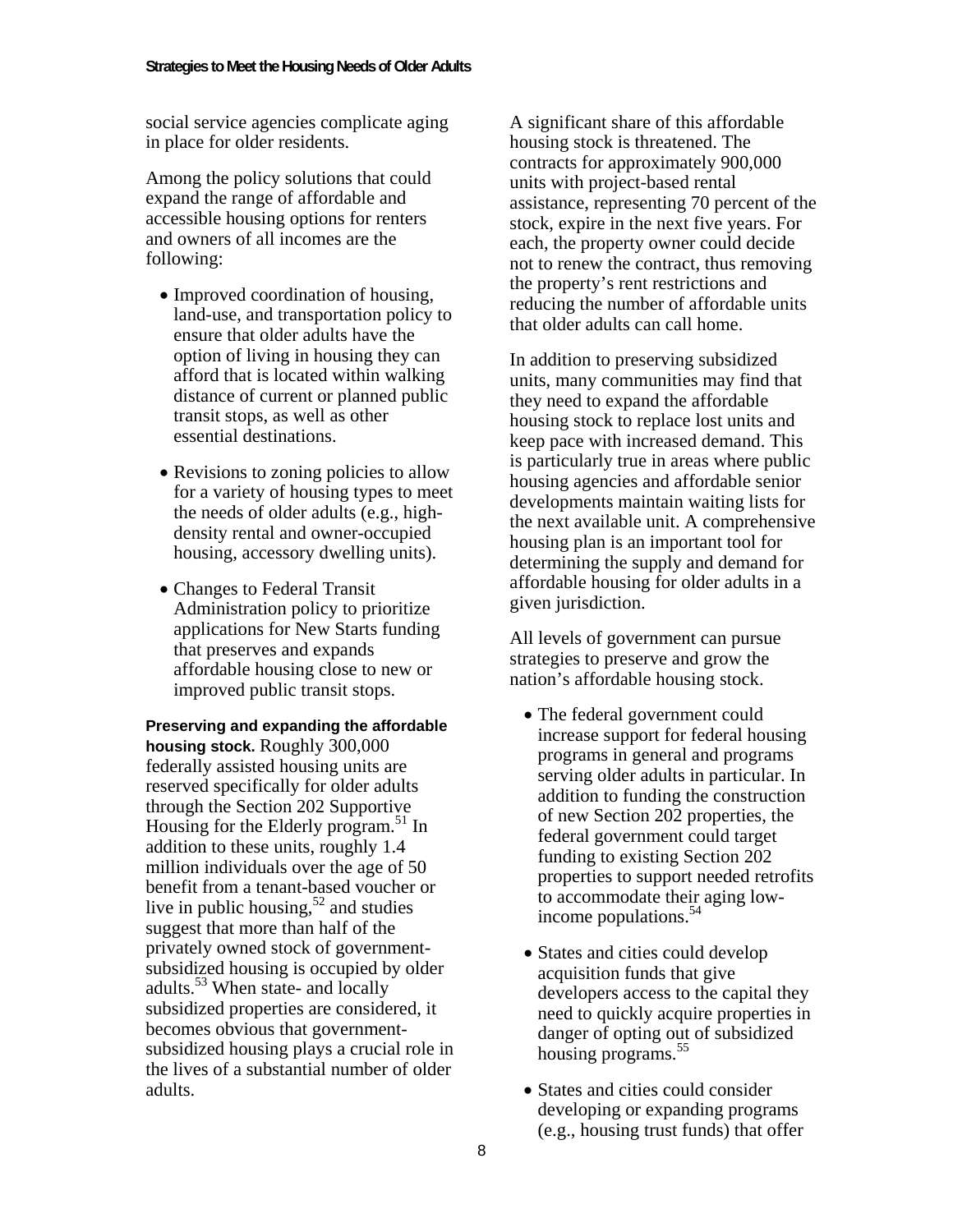rental assistance or produce affordable units for older adults who cannot afford market-rate housing.

**Promoting cohousing as an alternative housing model.** Relatively new in the United States, cohousing is a residential model that offers older adults an opportunity to age in place. Cohousing communities often include between 15 and 35 housing units,  $56$  a common house, and other shared facilities, and they are frequently occupied by households who were intimately involved in the development's planning. Households that plan or later become part of a cohousing development typically do so out of a desire to feel like part of a community and to have opportunities to socialize and "be neighborly" in ways that some of today's residential alternatives do not offer.<sup>57</sup>

A variation on the more common intergenerational model, senior cohousing developments incorporate universal design elements and fully accessible common areas.58 Community bylaws often address the level of co-care that neighbors are willing to provide typically instrumental activities of daily living such as housework—before other arrangements need to be made.<sup>59</sup> For those who do need a higher level of services, senior cohousing residents can pool their resources and coordinate onsite delivery (e.g., housekeeping, transportation) or hire a professional caregiver to live in one of the common house's spacious suites.<sup>60</sup>

Despite its advantages for aging in place, only three senior cohousing communities have been developed and are occupied in the United States to date. Common barriers include a general lack of awareness of the concept and its aging in place advantages, as well as the inability to fund start-up activities and secure a sufficient amount of land or capital for development. Although AARP has not

developed official policy recommendations on cohousing, the following strategies could help overcome some of these obstacles.

- States and localities could help raise awareness of cohousing, provide technical assistance, and help interested groups develop a cohousing plan.
- States and localities could provide predevelopment loans to help nascent cohousing communities pay for architectural and project management services and other startup activities.<sup>61</sup>

### **Conclusions**

Many of today's older adults face housing challenges rooted in residential development patterns that have favored large, inaccessible, single-family units in auto-dependent communities. For some, the size and maintenance of these homes make them less than ideal, while others would like to age in place but do not have the resources to modify their homes or to access essential services. Because no two situations are identical, states and localities must develop an array of approaches for meeting the diverse needs and preferences of their older populations.

One such approach is to promote programs and policies that make homes accessible and affordable for those with a variety of abilities and incomes. All older adults deserve a home that has been built or modified to meet their changing abilities, that is healthy and safe, and that is affordable on a fixed or limited income.

Meeting the housing needs of older adults does not end with an accessible housing stock, however. It is also important to coordinate housing, landuse, and transportation plans to create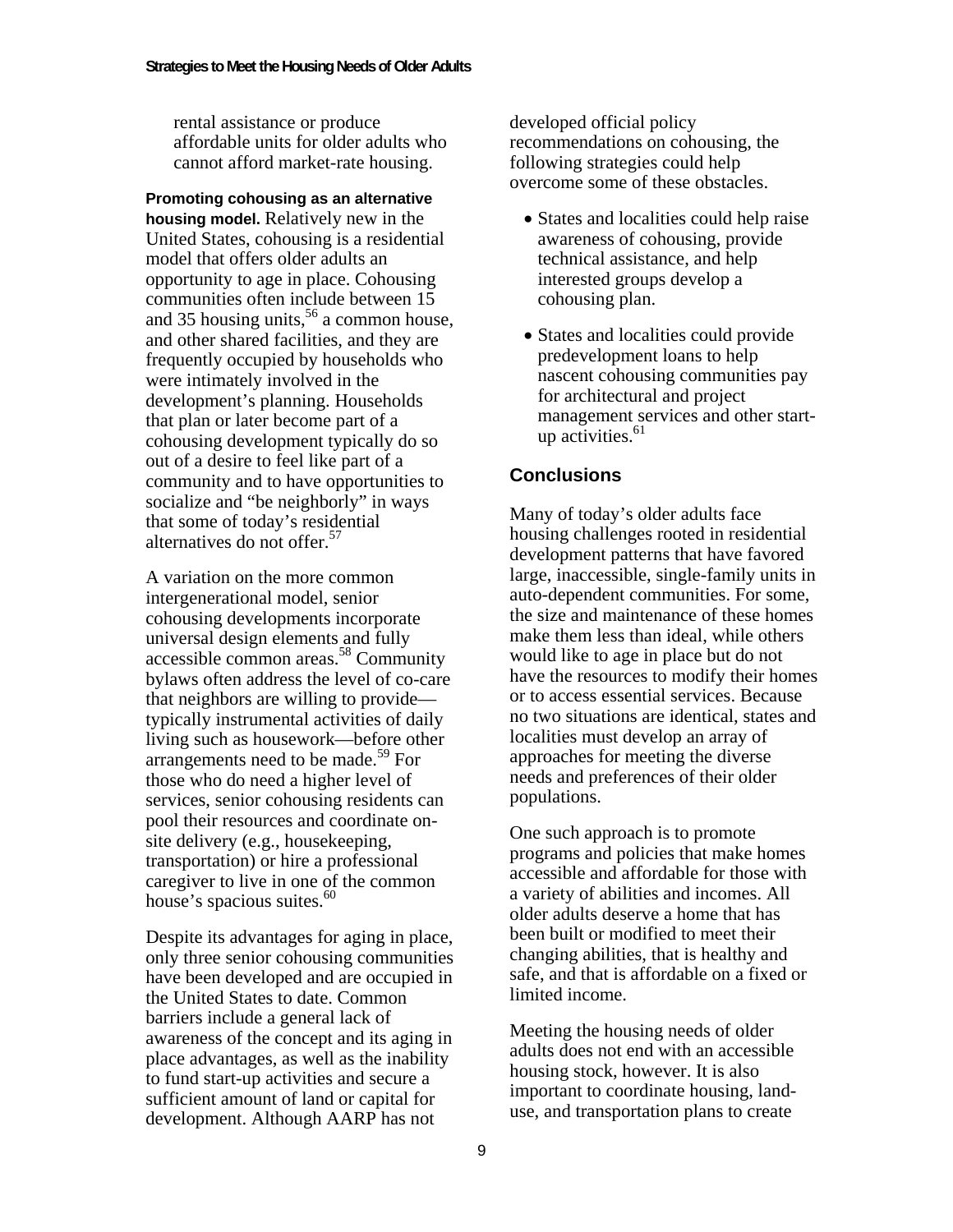livable communities. Along with a sufficient supply of supportive housing, diverse preferences and incomes also necessitate a variety of single-family, multifamily, and less traditional housing options. Locating residential areas within walking distance of important services and amenities, or near reliable public transit, can also increase the independence of nondriving adults.

As this report suggests, federal, state, and local governments committed to creating livable homes and communities have a variety of policies and programs at their disposal to achieve these goals.

Insight on the Issues 38, March 2010

Written by Keith Wardrip, senior research associate at the Center for Housing Policy, for

AARP Public Policy Institute, 601 E Street, NW, Washington, DC 20049 www.aarp.org/ppi 202-434-3890, ppi@aarp.org © 2010, AARP. Reprinting with permission only.

1 AARP Public Policy Institute. *Beyond 50.05: A Report to the Nation on Livable Communities*. Washington, DC: AARP, 2005.

 $\overline{a}$ 

<sup>2</sup> Population Division, U.S. Census Bureau. Table 2. Projections of the Population by Selected Age Groups and Sex for the United States: 2010–2050. Washington, DC: Aug. 14, 2008.

3 AARP Public Policy Institute. *State of 50+ America: 2006*. Washington, DC: AARP, 2006.

4 AARP Public Policy Institute. *Beyond 50.05: A Report to the Nation on Livable Communities*.

5 Center for Universal Design, College of Design, North Carolina State University. Retrieved Sept. 17, 2009, from http://www.design.ncsu.edu/cud/about\_ud/udpri ncipleshtmlformat.html#top.

6 Bayer, Ada-Helen, and Leon Harper. *Fixing to Stay: A National Survey of Housing and Home Modification Issues.* Washington, DC: AARP Knowledge Management, May 2000.

 $<sup>7</sup>$  Fagan, Lisa Ann, and Cheri Cabrera. "Funding</sup> for Home Modifications & Programs." National Association of Home Builders. Retrieved Sept. 17, 2009, from www.nahb.org/generic. aspx?genericContentID=89799.

8 Bayer, Ada-Helen, and Leon Harper. *Fixing to Stay: A National Survey of Housing and Home Modification Issues.* 

9 AARP Office of Policy Integration. *The Policy Book: AARP Public Policies 2009–2010*. Washington, DC: AARP, 2009.

10 Hermanson, Sharon, and Kristin Moag. *Fact Sheet Number 75: Home Improvement Contractors.* Washington, DC: AARP Public Policy Institute, January 1999.

11 Baer, David. *State Programs and Practices for Reducing Residential Property Taxes*. Washington, DC: AARP Public Policy Institute, May 2003.

<sup>12</sup> McLarty Jackson, Ann, and Neal Walters. *Energy and Telephone Assistance in the States: Public Programs That Help Low-Income Households*. Washington, DC: AARP Public Policy Institute, 2007.

 $13$  U.S. Department of Energy. "Chapter 6: Questions and Answers." *Weatherization Assistance Program Briefing Book*. Washington, DC: 2008.

14 Alliance for Healthy Homes. *Home Health Hazards for Older Adults: Keeping Your Home Healthy & Comfortable.* PowerPoint presentation*.* Washington, DC: 2005.

<sup>15</sup> U.S. Department of Energy. Retrieved Sept. 17, 2009, from http://apps1.eere.energy.gov/ weatherization/about.cfm.

16 AARP Office of Policy Integration. *The Policy Book: AARP Public Policies 2009–2010*.

<sup>17</sup> Wilden, Robert, and Donald L. Redfoot. *Adding Assisted Living Services to Subsidized Housing: Serving Frail Older Persons with Low Incomes*. Washington, DC: AARP Public Policy Institute, 2002.

<sup>18</sup> Institute for the Future of Aging Services. *Inventory of Affordable Housing Plus Services Strategies*. Washington, DC: June 2006.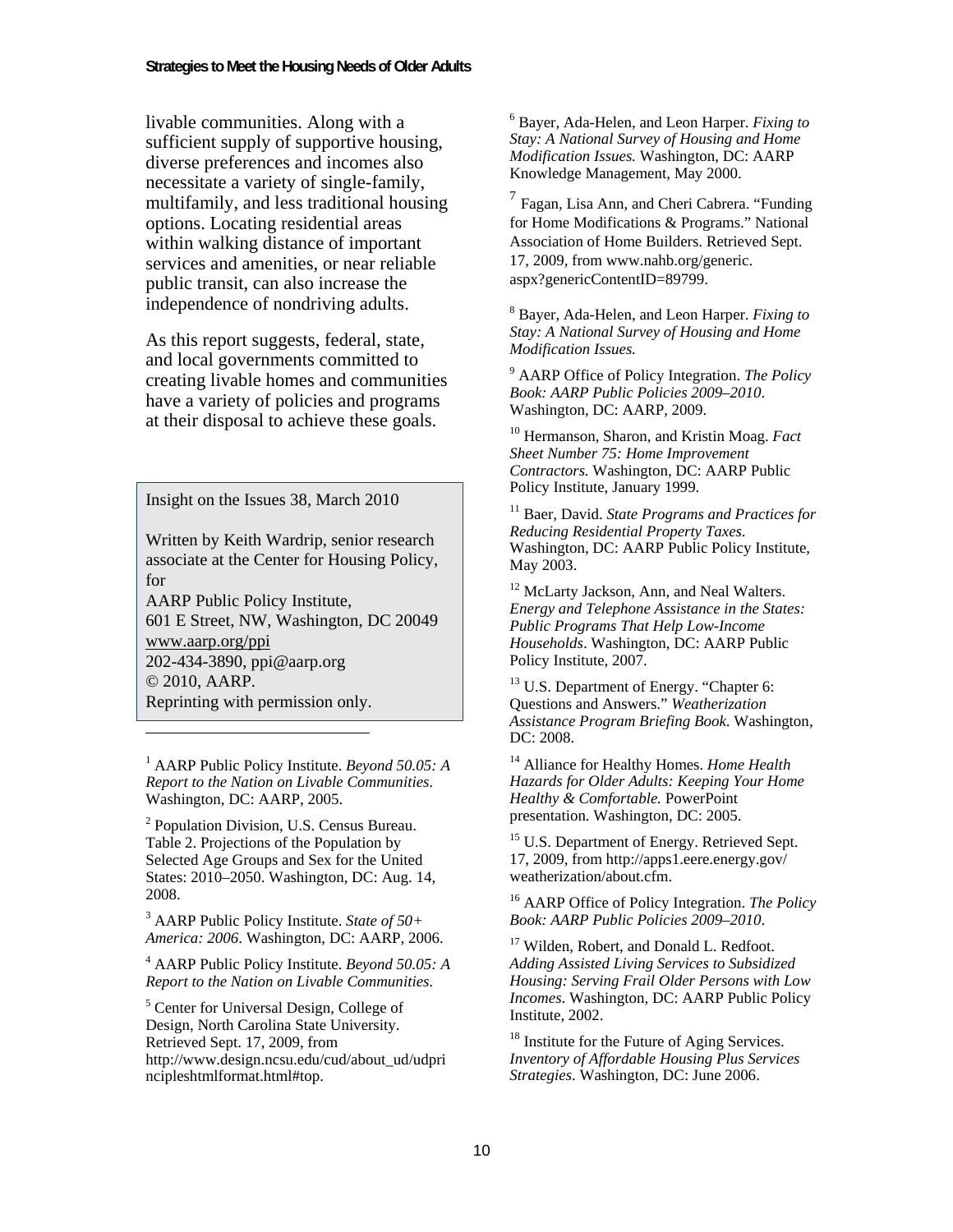<sup>19</sup> Institute for the Future of Aging Services. *Affordable Senior Housing Communities and Health-Related Services.* Washington, DC: March 2009.

<sup>20</sup> Kerschner, Helen, and Joan Harris. "Better Options for Older Adults." *Public Roads*70, no. 5 (March/April 2007). Retrieved Sept. 17, 2009, from http://www.tfhrc.gov/pubrds/07mar/03.htm

21 Skufca, Laura. *Is the Cost of Gas Leading Americans to Use Alternative Transportation?* Washington, DC: AARP Knowledge Management, August 2008.

22 AARP Office of Policy Integration. *The Policy Book: AARP Public Policies 2009–2010*.

<sup>23</sup> Kerschner, Helen, and Joan Harris. "Better Options for Older Adults."

24 AARP Public Policy Institute. *State of 50+ America: 2006*.

 $25$  In this paper, the term "supportive housing" refers generally to housing built to provide supportive services for older adults on-site, which is consistent with AARP's definition. It is important to note, however, that some practitioners exclude licensed assisted living residences when they define supportive housing because, in practice, they can have more in common with institutional than residential settings.

26 Pynoos, Jon, Phoebe Liebig, Dawn Alley, and Christy M. Nishita. "Homes of Choice: Towards More Effective Linkages Between Housing and Services." *Journal of Housing for the Elderly* 18, no. 3/4, (2004): 5*–*49; Mollica, Robert L., and Robert Jenkens. *State Assisted Living Practices and Options: A Guide for State Policy Makers*. Washington, DC: NCB Development Corporation, 2001.

 $27$  Libson, Nancy. "Section 202 Supportive Housing for the Elderly." In *2009 Advocates' Guide to Housing and Community Development Policy.* Washington, DC: National Low Income Housing Coalition, 2009.

28 AARP Office of Policy Integration. *The Policy Book: AARP Public Policies 2009–2010*.

 $29$  Pynoos, Jon, et al. "Homes of Choice: Towards More Effective Linkages Between Housing and Services"; Mollica, Robert L., and Robert Jenkens. *State Assisted Living Practices and Options: A Guide for State Policy Makers*.

30 Mollica, Robert, Kristin Simms-Kastelein, Michael Cheek, Candace Baldwin, Jennifer Farnham, Susan Reinhard, and Jean Accius. *Building Adult Foster Care: What States Can Do.* Washington, DC: AARP Public Policy Institute, 2009.

 $31$  Reinardy, James, and Rosalie A. Kane. "Choosing an Adult Foster Home or Nursing Home: Residents' Perceptions about Decision Making and Control." *Social Work* 44, no. 6 (1999): 571–585.

32 U.S. General Accounting Office. *Long-Term Care: Federal Oversight of Growing Medicaid Home and Community-Based Waivers Should be Strengthened.* Washington, DC: June 2003.

<sup>33</sup> Reinardy, James, and Rosalie A. Kane. "Choosing an Adult Foster Home or Nursing Home: Residents' Perceptions about Decision Making and Control."

34 AARP Office of Policy Integration. *The Policy Book: AARP Public Policies 2009*–*2010*.

35 Washko, Michelle, Alisha Sanders, Mary Harahan, Robyn I. Stone, and Enid Cox. *Connecting Affordable Senior Housing and Services: A Descriptive Study of Three Colorado Models*. Washington, DC: Institute for the Future of Aging Services, January 2007.

36 Wright, Bernadette. *An Overview of Assisted Living: 2004*. Washington, DC: AARP Public Policy Institute, 2004.

<sup>37</sup> U.S. Department of Housing and Urban Development. Retrieved Sept. 30, 2009, from http://www.hud.gov/offices/hsg/mfh/alcp/alcpho me.cfm.

38Wright, Bernadette. *An Overview of Assisted Living: 2004*.

39 AARP Office of Policy Integration. *The Policy Book: AARP Public Policies 2009*–*2010*.

40 AARP Public Policy Institute. *Providing More Long-Term Support and Services at Home: Why It's Critical for Health Reform.* Washington, DC: June 2009.

41 AARP Office of Policy Integration. *The Policy Book: AARP Public Policies 2009*–*2010*.

42 AARP Public Policy Institute. *Beyond 50.05: A Report to the Nation on Livable Communities*.

43 Center for Universal Design, College of Design, North Carolina State University. Retrieved Sept. 17, 2009, from http://www.design.ncsu.edu/cud/about\_ud/udpri ncipleshtmlformat.html#top.